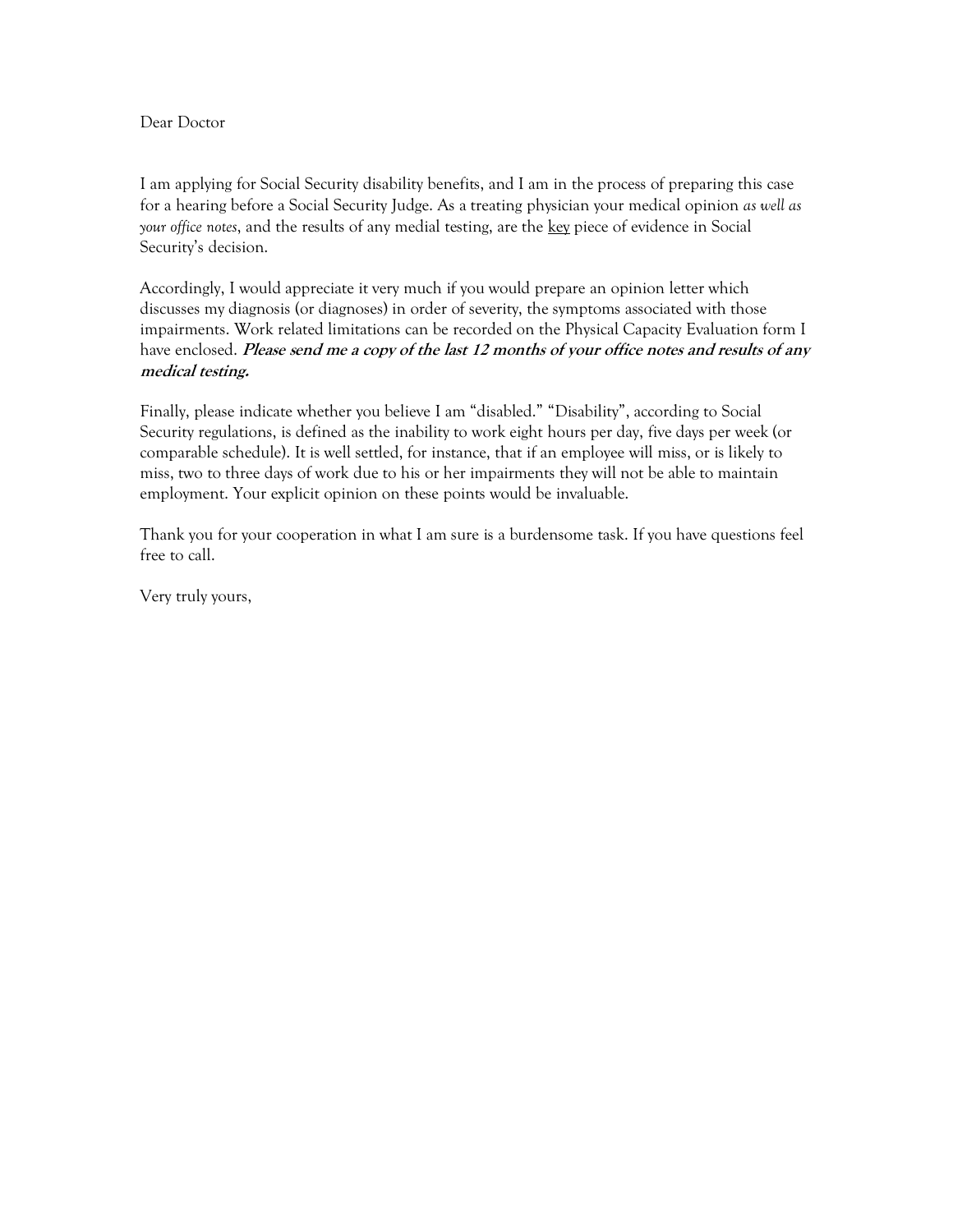## PHYSICAL CAPACITY EVALUATION

Doctor's Name:

Claimant: Our File No.:

**IMPORTANT:** Please answer the questions and give limitations that you believe are imposed upon your patient referred to above. PLEASE KEEP IN MIND that we are asking you to assume in answering these questions with regard to limitations, a work setting where a person would be required to work eight hours a day, day after day, on a sustained and regular basis. If in your opinion there is a medical basis for claimant's pain, please consider that as a factor in this claimant's ability to do the following items.

I. In an 8 hour work day, your patient can stand/walk:

 $\leq 1$  1 2 3 4 5 6 7 8 Hours

II. In an 8 hour work day, your patient can sit:

 $\frac{1}{2}$   $\frac{1}{2}$   $\frac{2}{3}$   $\frac{3}{4}$   $\frac{4}{5}$   $\frac{5}{6}$   $\frac{6}{7}$   $\frac{7}{8}$  Hours

III. Your patient can lift:

 $\frac{1}{2}$  0-5 lbs  $\frac{1}{2}$  up to 10 lbs  $\frac{1}{2}$  11-20 lbs  $\frac{1}{2}$  21-50 lbs  $\frac{1}{2}$  over 51 lbs

IV. Lifting as indicated in Item III can be performed during the work day:

| None | Occasionally<br>____ | Frequently | Continuously<br>____ |
|------|----------------------|------------|----------------------|
|------|----------------------|------------|----------------------|

V. Can your patient can use hands for repetitive:

- A. Simple grasping: \_\_\_ YES \_\_\_NO
- B. Pushing and pulling: \_\_\_\_\_YES \_\_\_\_\_NO
- C. Fine Manipulation: TES NO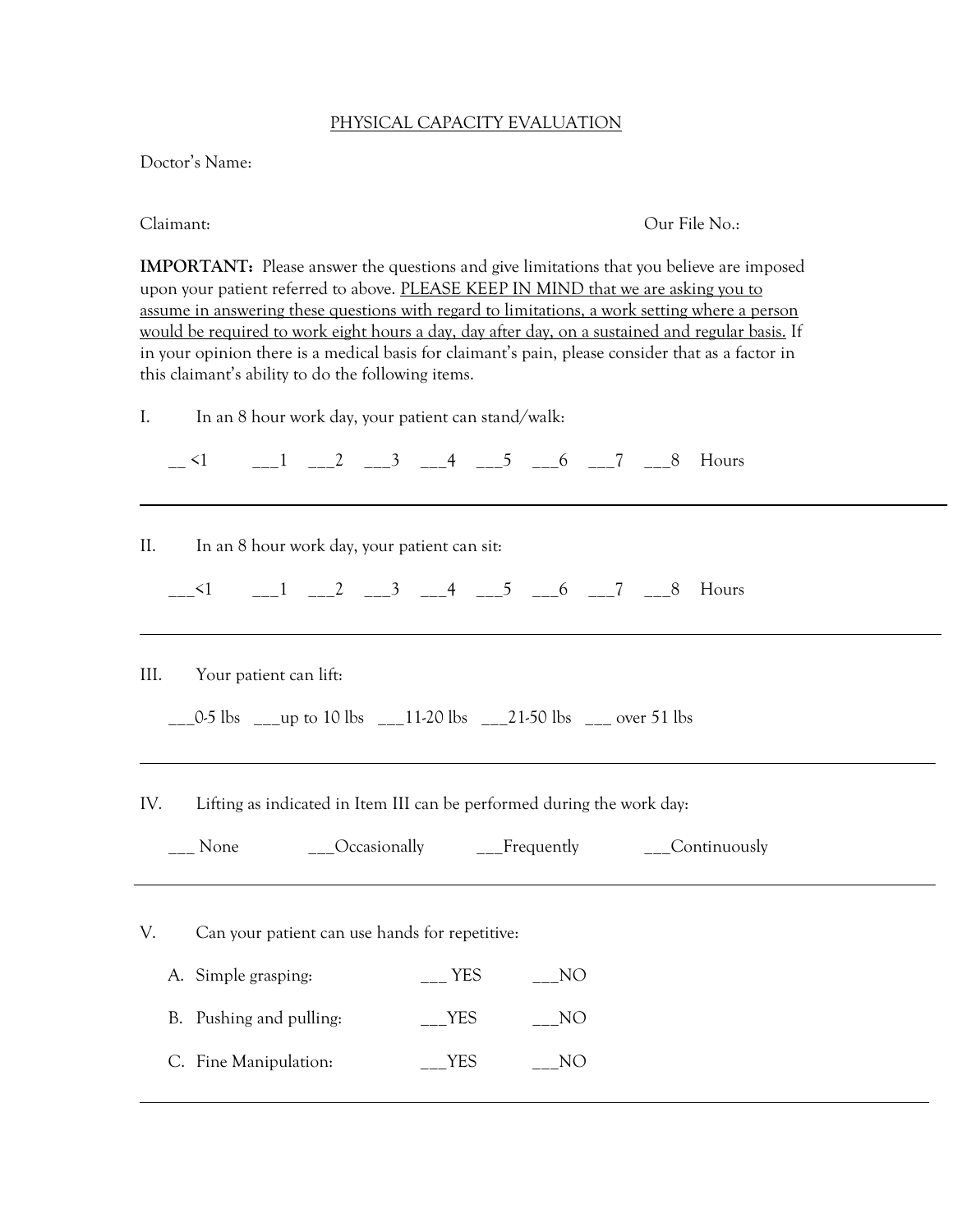VI. Can your patient use feet for repetitive movements as in operating foot controls:

YES NO

VII. Your patient is able to:

| A. | Bend: Frequently Occasionally            | Not at all |
|----|------------------------------------------|------------|
| B. | Squat: ___ Frequently ___ Occasionally   | Not at all |
| C. | Crawl: Frequently Crassionally           | Not at all |
| D. | $Climb:$ ___ Frequently ___ Occasionally | Not at all |

VIII: Diagnosis(es):

Onset date of TOTAL disability: \_\_\_\_\_\_\_\_\_\_\_\_

IX: Would your patient be able to function in spite of his/her medical condition(s) eight hours a day, day after day, without rest breaks in excess of that usually provided in the workplace (15 mins in the morning and afternoon, 30 min lunch break)?

 $\overline{\phantom{a}YES}$   $\overline{\phantom{a}XO}$ 

X: How many days per month would the your patient likely experience significant exacerbation of their condition that would cause them to be unable to leave their home for more than short periods of time?

 $\frac{\text{don't know}}{\text{tan 0.15}}$  0-1  $\frac{\text{tan 24}}{\text{tan 24}}$   $\frac{\text{tan 5}}{\text{tan 10}}$  10-15  $_{---}15+$